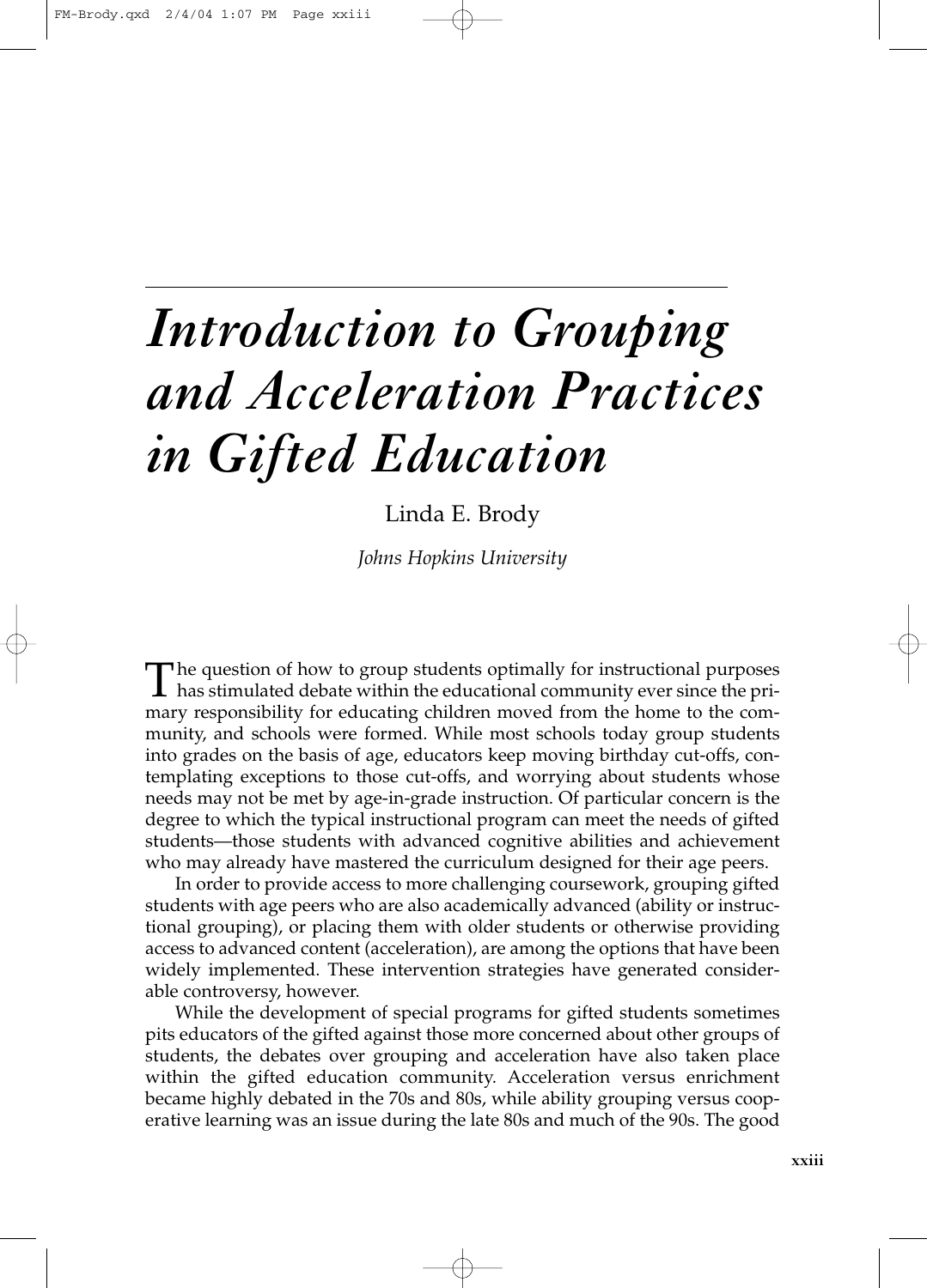#### **xxiv Grouping and Acceleration Practices in Gifted Education**

news about these debates is that they spurred a great deal of research as advocates sought support for their positions. They also stimulated compromise, creative solutions, and the development of a variety of new program models. Today, the field is stronger because of the questions that were asked and answered about grouping and acceleration. We have come to expect researchbased validation of new program models and curricula, and there are many more options available to serve gifted students.

Because so much of the discussion and research on acceleration and grouping took place within the gifted education community, publications over the years in the *Gifted Child Quarterly* are highly representative of the concerns, research findings, and programmatic initiatives that resulted. The articles that follow, all of which were published in the *Gifted Child Quarterly*, represent some of the most important and widely cited works on these topics. Several of them were included in a special Spring 1992 issue on Grouping and Acceleration.

The articles on acceleration dispel many common misconceptions about the practice and make a strong case for utilizing acceleration as a strategy for serving gifted students who need more challenge than the typical age-in-grade curriculum can provide. In particular, a number of the authors counter the belief that acceleration equates with skipping grades by describing a wide variety of ways to accelerate students. Several of these articles also offer strong research evidence that refutes the prevailing concern that students who are accelerated will experience social and emotional maladjustment.

The articles on ability or instructional grouping describe the issues that have made the practice controversial. In particular, the effectiveness and fairness of grouping students have been questioned. Research findings in support of grouping students for instructional purposes are presented, along with suggestions for utilizing grouping in a fair and flexible way.

The common theme that emerges from all of these articles, whether on acceleration or grouping, is that curricula designed for average students needs to be modified to address the needs of academically advanced students. Evidence is presented that acceleration and grouping are effective strategies for achieving this goal. A summary of the major points in these articles follows, along with references to selected other publications on these topics.

## **ACCELERATION**

In spite of continuing concern by educators about the social and emotional adjustment of accelerated students, allowing advanced students to skip grades has been a fairly common practice in American education (Daurio, 1979). When seeking to identify the brightest students for his study, Terman (1925) found that they were frequently the youngest in a class because they had been accelerated in grade placement. In past generations, the solution for challenging an exceptionally bright child was often to place him or her in the next grade.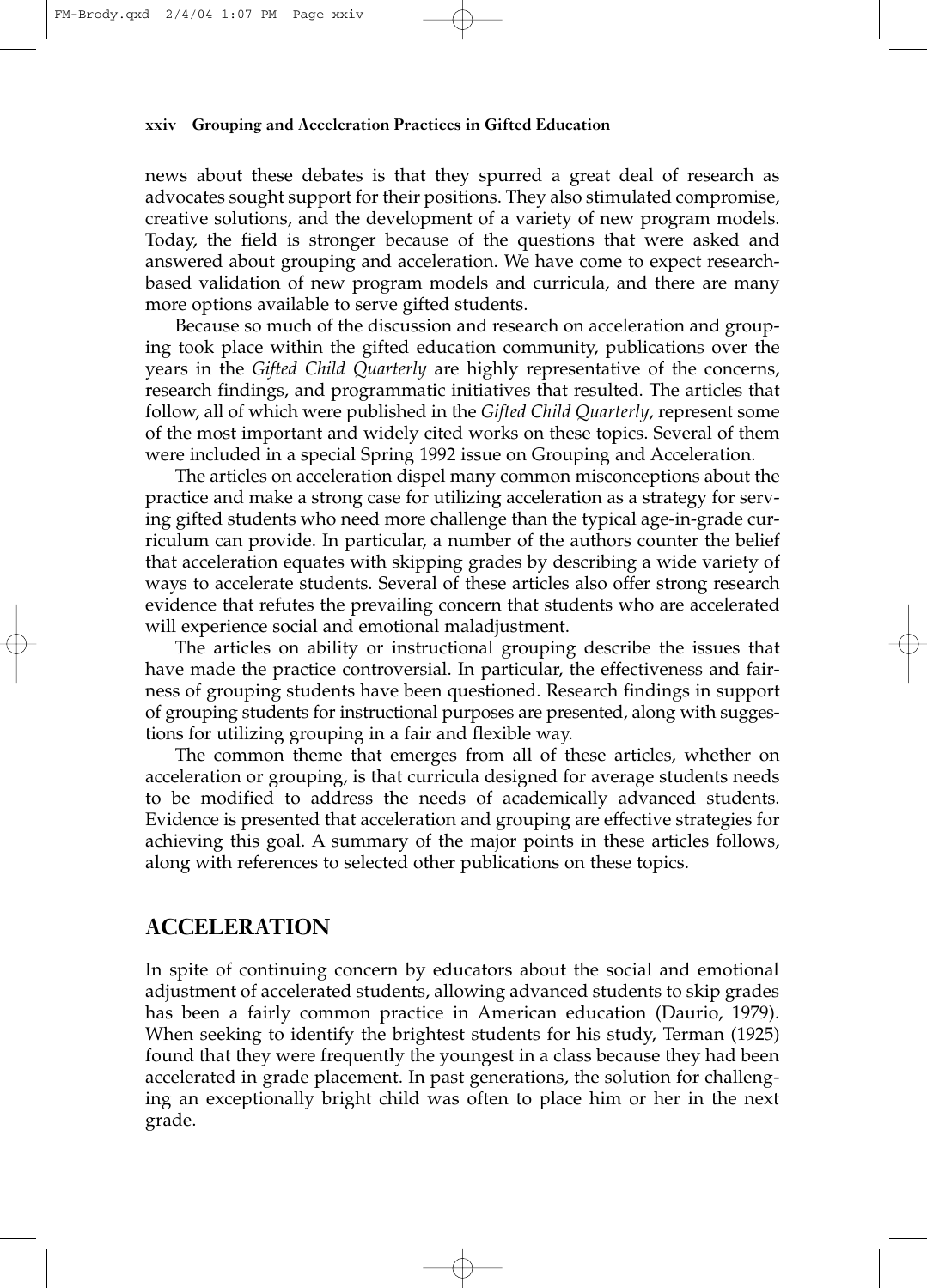When Julian Stanley established the Study of Mathematically Precocious Youth (SMPY) at Johns Hopkins University in 1971, he turned to acceleration as a vehicle for serving students with exceptionally advanced academic abilities. Although a variety of accelerative strategies were used, including subject acceleration and academic summer programs, SMPY's work with the radical accelerants who entered Johns Hopkins University several years early gained the greatest attention (Stanley, Keating, & Fox, 1974). Fear of possible social and emotional maladjustment among these radical accelerants helped fuel the controversy and debate over acceleration as a mechanism for serving gifted learners. The proceedings of a 1977 symposium on acceleration and enrichment provide a glimpse into the issues in this debate (George, Cohn, & Stanley, 1979).

Stanley and his colleagues studied the progress of the students they worked with, finding support for acceleration as an appropriate strategy for gifted students. Stanley's article (1985) that is reprinted in this volume investigates the achievements of six exceptionally young college graduates. He finds that, at the time this study was conducted, five of them had earned Ph.D. degrees and were working in prestigious positions, while the sixth was an 18-year-old graduate student. Clearly, these students have done exceptionally well, and the study reports no ill-effects resulting from their radical acceleration.

In spite of consistent research findings that groups of early college entrants have done well academically and socially (Brody & Stanley, 1991), anecdotal reports of poor adjustment among individual accelerated students persist. The study by Brody, Assouline, and Stanley (1990) in this volume confirms the success of a group of young college entrants but also seeks to identify the factors that are most important for success within that group. Interestingly, the students with the highest level of academic success also had earned the greatest number of College Board Advanced Placement Program credits before entering college. Thus, though they entered college young, they were advanced in their mastery of subject matter. This study links subject acceleration to grade acceleration and supports the view that a variety of factors, including content knowledge, should be evaluated before students enroll in college at younger-than-typical ages.

The importance of considering students' individual needs and providing appropriate assessment and counseling before making decisions about acceleration is also affirmed in the articles by Gross (1992), and by Rimm and Lovance (1992), who present case studies of students who accelerated in subject and/or grade placement. Gross compares radically accelerated students with other extremely bright students who were given little opportunity to go beyond the regular curriculum. She finds that the accelerated students were academically superior, more motivated, and had healthier social relationships than the nonaccelerants. The study by Rimm and Lovance (1992) also presents compelling case studies of students whose academic successes were enhanced by opportunities to accelerate in subject matter and/or grade placement. In fact, a reversal of underachievement was observed in some cases.

One response to concerns about early entrants' readiness for college has been the establishment of Early College Entrance Programs at a number of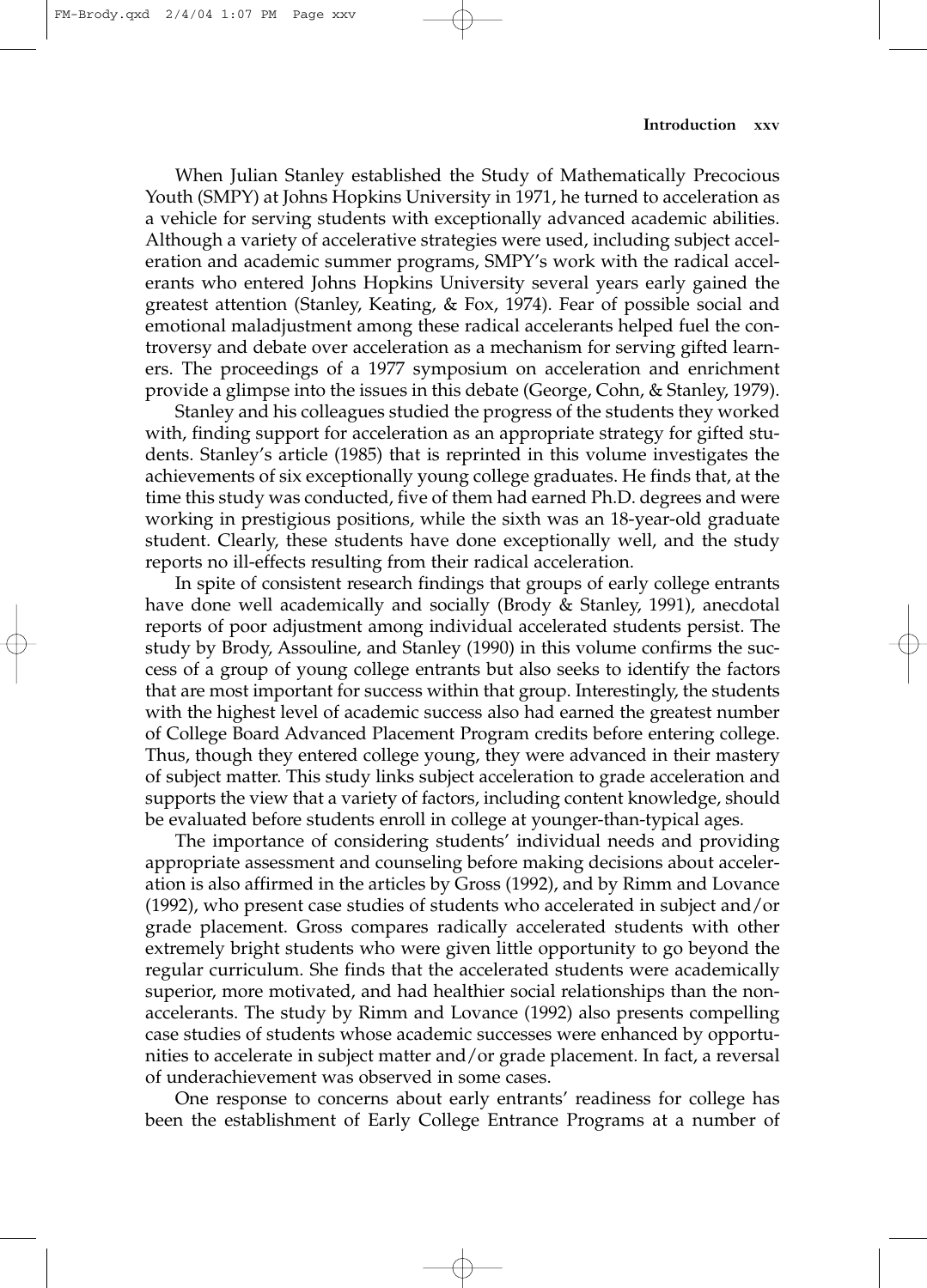#### **xxvi Grouping and Acceleration Practices in Gifted Education**

universities. These programs bring young students to college as a cohort and provide greater academic counseling and social and emotional support than is typically available for college students. The article by Lupkowski, Whitmore, and Ramsey (1992) evaluates students at the end of their first semester at the Texas Academy of Mathematics and Science, a program at the University of North Texas. While some minor negative impact on self-esteem common to many college students was observed, the authors conclude that no serious adjustment difficulties were found among the students in this program. Studies of students enrolling in special Early Entrance Programs at other universities are also well represented in the gifted education literature (e.g., Gregory & March, 1985; Janos & Robinson, 1985; Sethna, Wickstrom, Boothe, & Stanley, 2001).

Proponents of acceleration never intended early college entrance to be the only, or even the primary, model for accelerating gifted students, and many ways to accelerate in subject matter without having to skip grades have been identified and/or developed in recent years and are described in the literature. These include such options as telescoped programs, compacted curricula, credit by examination, mentorships, distance education, part-time college enrollment, Advanced Placement courses, and academic summer programs (Rogers, 2001; Southern & Jones, 1991; Southern, Jones, & Stanley, 1993). Brody and Benbow's (1987) article in this volume investigates the academic success and social and emotional adjustment of students who used a variety of accelerative options. Regardless of the degree or type of acceleration the students pursued, positive academic effects are reported without concomitant social and emotional difficulties.

The article by VanTassel-Baska (1992) presents an overview of research and practice on acceleration. She makes a strong case for utilizing this strategy to provide content at a level and pace that is appropriate for gifted learners. Readers should also see the important research findings reported by Kulik and Kulik (1984), Rogers (1992), and Swiatek and Benbow (1991) that demonstrate the overall positive effects of acceleration.

## **GROUPING**

While acceleration and ability grouping have often been treated as separate issues in much of the gifted education literature, they are actually very much related. Grouping students together who are ready for an advanced curriculum can provide a vehicle for accelerating their learning. On the other hand, when a lack of grouping results in no differentiation of content for advanced learners, these students may be more likely to turn to skipping grades as the only way to have their needs addressed. Unfortunately, a lack of any prior exposure to advanced content could impede their success in the higher grade.

Grouping students into classes on the basis of age was largely a response to mandatory education laws and the consequent dramatic increase in school enrollment. To accommodate the academic needs of the diverse student populations that enrolled, "tracking" became a common practice, i.e., students were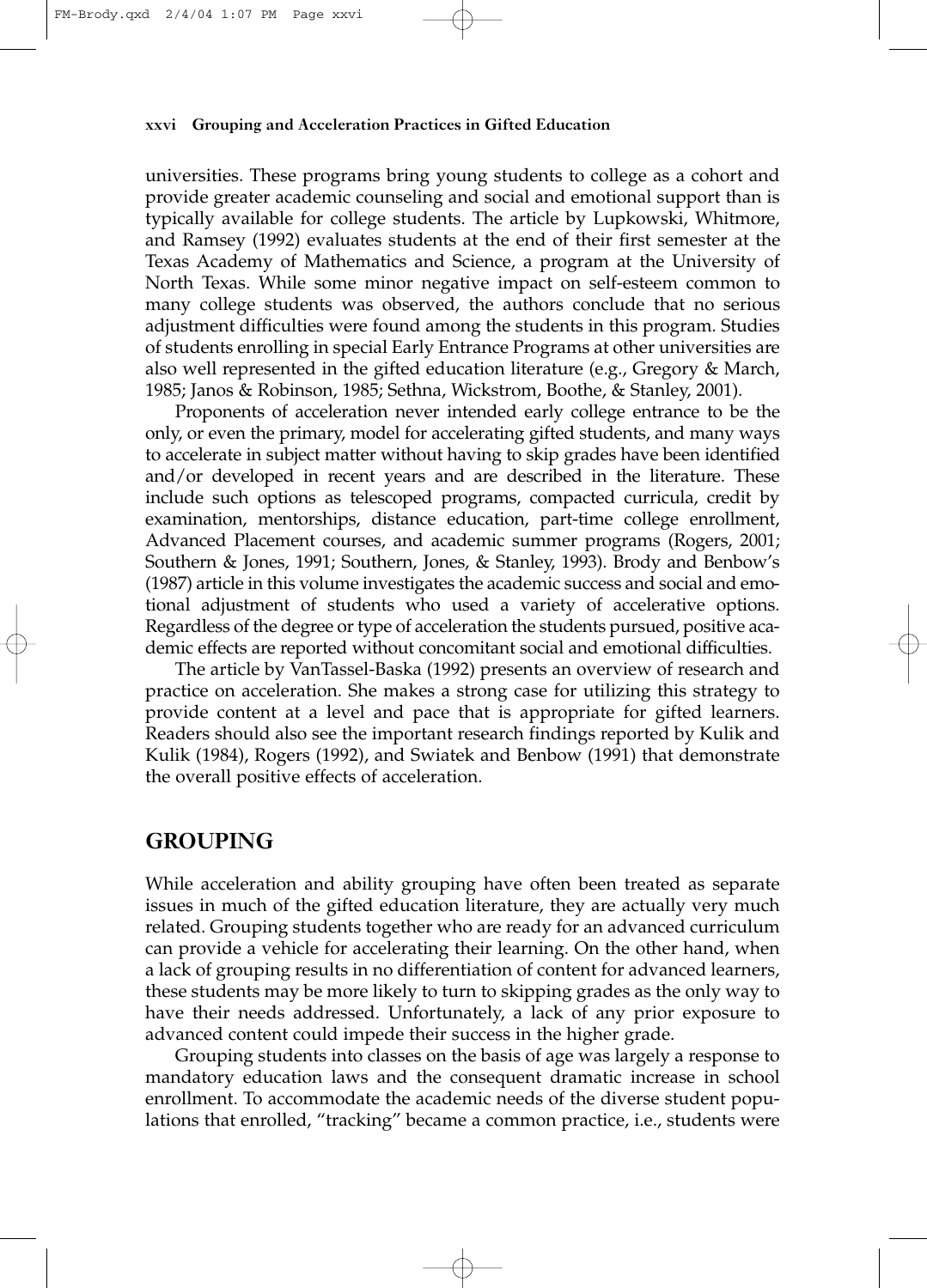organized into groups for instructional purposes, usually on the basis of IQ scores. Critics of tracking questioned the fairness of the tests used to assign students and the relative lack of mobility between the "tracks" over time. School reform efforts intensified the battle cry over what was seen as poor instruction in the groups consisting of lower scoring students, and many schools responded by abandoning any grouping of students within grades in favor of inclusive classes composed of students of all ability and achievement levels. The articles by Feldhusen and Moon (1992), Mills and Durden (1992), and VanTassel-Baska (1992) summarize these concerns, but they also describe the difficulties inherent in trying to meet the educational needs of advanced students if ability grouping is eliminated.

With ability grouping under attack, the challenge of serving students with different backgrounds and abilities has led educators to seek other ways to group students within classes. One strategy that was developed was cooperative learning (Slavin, 1988). Instead of putting students into instructional groups based on similar levels of ability or achievement, cooperative learning encourages the formation of small heterogeneous groups of students who work together. The expectation is that the brighter, more advanced students might contribute to the learning of students who are having more difficulty in mastering skills and knowledge. As cooperative learning gained in popularity, many gifted education advocates became concerned that the method often results in limiting the access of gifted students to advanced content. Eventually, an ongoing debate ensued, pitting advocates of ability grouping against supporters of cooperative learning (Robinson, 1990). Many viewed these two strategies as mutually exclusive and incompatible with each other. The articles by Feldhusen and Moon (1992), and by Mills and Durden (1992), provide insight into the issues behind the debate over ability grouping versus cooperative learning.

While strong opinions surfaced early in this debate, the research results on the effects of ability grouping were less clear because there appeared to be contradictory findings. Kulik and Kulik's (1992) meta-analysis of studies of research on ability grouping, the results of which are summarized in their article in this volume, proved to be very important in shedding light on this issue. Their results show that grouping can be very positive for high-ability students*, as long as an appropriate adjustment is made in the curriculum.* While their research suggests that grouping by itself will not impact on achievement if the curriculum is not changed in any way, they conclude that grouping facilitates making the curricular adjustments that will serve students in an optimal way. In their study, accelerated classes made the greatest gains of the groups investigated, an important finding. In a more recent paper, Kulik (2003) evaluates current research and practice with regard to ability grouping.

But if grouping is effective when done well, is it also fair, particularly to low achievers who were often left unchallenged in low tracks in the past? This was the concern of many critics of ability grouping. The article by Mills and Durden (1992) describes how grouping can facilitate achieving an optimal match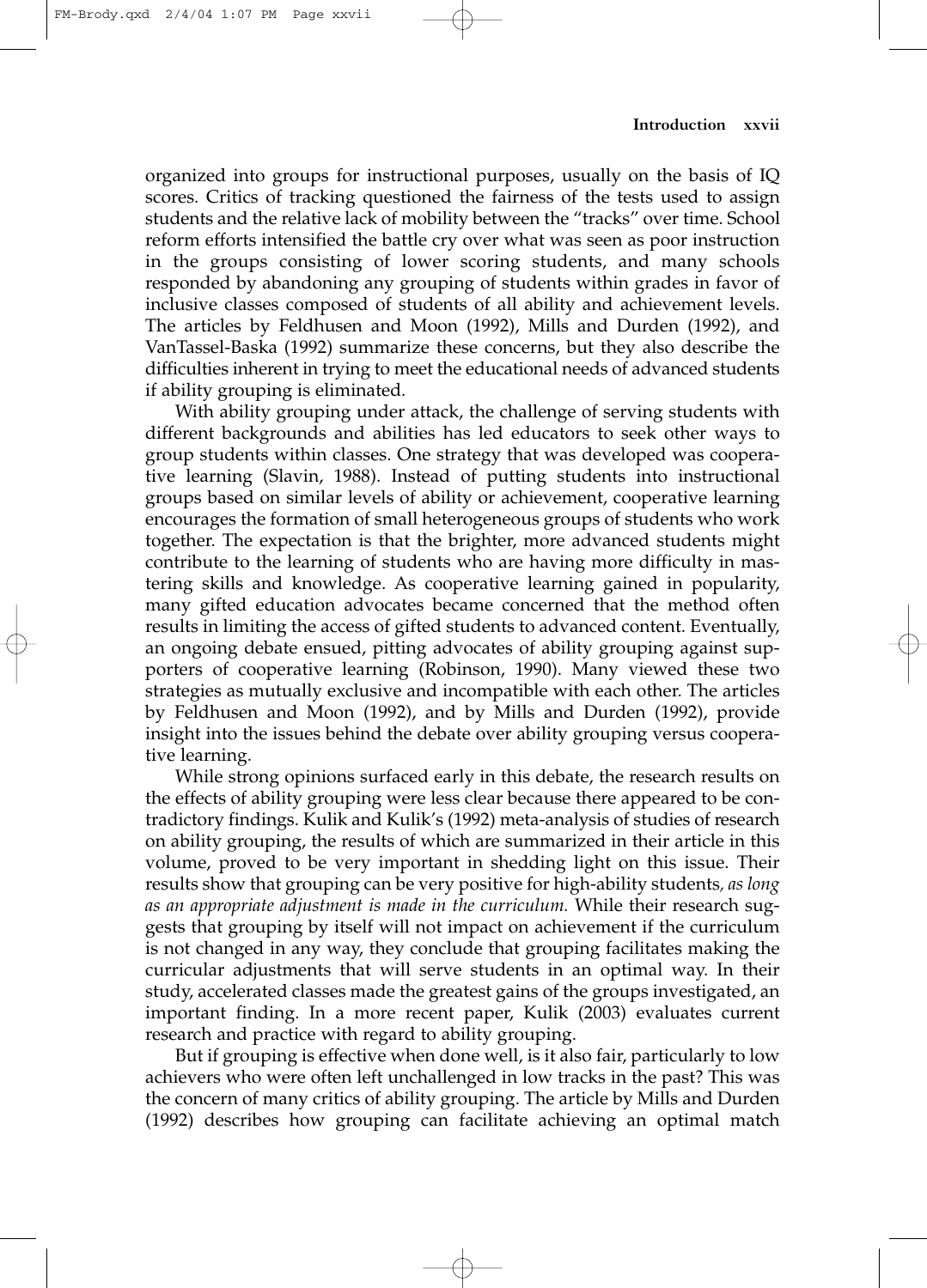#### **xxviii Grouping and Acceleration Practices in Gifted Education**

between students' educational needs and their educational programs for students of all levels of abilities, and VanTassel-Baska's article (1992) comments on the benefits of utilizing grouping and acceleration to serve high-ability minority students. In their article, Feldhusen and Moon (1992) demonstrate how grouping, unlike tracking, can be sensible, flexible, and based on students' achievement as well as ability. In fact, the term "ability grouping" is probably an unfortunate one, since achievement as well as ability should always be considered when assigning students to instructional groups.

A variation of flexible grouping is "cluster grouping," a strategy that was developed as a way to offer differentiated learning opportunities to high achievers within a heterogeneous classroom. This practice assigns small groups of students with similar educational needs together in classes to meet these needs. For example, if students across a grade are identified as reading on any of six levels, students representing no more than two or three of these levels might be assigned to one classroom teacher. Most importantly, all of the very top readers would be assigned to one class so that they could be taught as a group. In their article, Gentry and Owens (1999) describe the beneficial effects on achievement they observed for students of all skill levels when cluster grouping was used in a school during a three-year period. As with any method of grouping students, the effectiveness of cluster grouping is dependent on adjusting the curriculum to meet the needs of the students in the groups.

## **IMPLICATIONS FOR POLICY AND PRACTICE**

The articles in this section strongly support the use of a variety of forms of acceleration, when appropriate for individual students, and ability grouping, when implemented with flexibility and accompanied by appropriate adjustment to the curriculum, as effective strategies for meeting the needs of gifted students. Utilizing both quantitative and qualitative research methodologies, drawing on theory as well as practice, and offering new ideas for implementing these practices more effectively, the body of literature represented here is compelling in its arguments. For those seeking research evidence to validate grouping and acceleration as practices to serve gifted students, the debates should be over, and within much of the gifted community they are.

Acceleration and enrichment are both widely accepted as appropriate options for gifted learners, rather than being viewed as mutually exclusive, and a wide variety of program models have been developed that fall under both categories. With regard to grouping, the gifted community is focusing more on *how* to group students, rather than whether to group them at all. It is understood that grouping gifted students together is effective and defensible only when the curriculum is also adjusted to meet their academic needs.

But the larger educational community remains less supportive and still suspicious of these practices. In their articles, Feldhusen and Moon (1992), Mills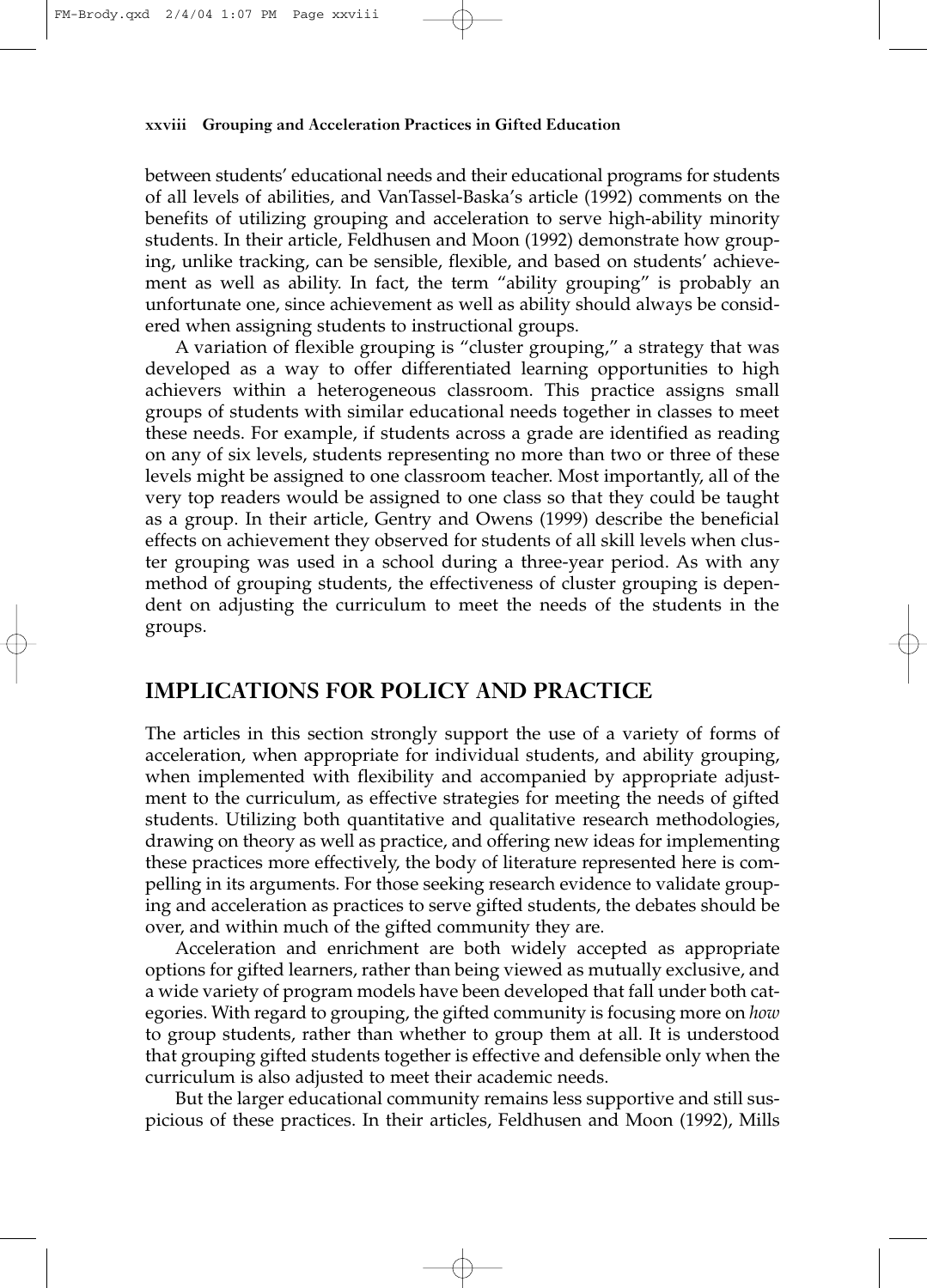and Durden (1992), and VanTassel-Baska (1992) describe the social-political climate that has influenced school systems' decisions about grouping and acceleration. It appears that equity/excellence issues are still impacting decisions about these practices for gifted students (Gallagher, 2003). Although school reform initiatives have tried to address the importance of both excellence and equity in American education, concern about the lowest-performing students has received the most attention. Consequently, ability grouping, which separates high from low achievers and therefore can call more attention to the low achievers, and acceleration, which allows high achievers to go faster and could create an even larger gap between high and low achievers, have received relatively little support from the larger educational community.

Of course, not all schools have abandoned these strategies. In their article in this volume, Jones and Southern (1992) report that both accelerative and grouping practices were in operation in the schools they studied, though these practices were more prevalent in urban than rural districts. The dramatic rise of the Advanced Placement Program in high schools suggests that advanced work is available in many schools. Other practices have emerged, such as cluster grouping and enrichment in the regular classroom. A number of very rigorous magnet schools have been also established, including several state-funded residential high schools for academically talented students (Koloff, 2003; Stanley, 1991). It is ironic, however, that a school system that lacks support for an accelerated reading group in a first grade class due to its concern about equity may send students to a magnet high school that groups advanced students together on a full-time residential basis.

Universities and a number of private organizations have also established a wide variety of opportunities and programs for advanced students who want to accelerate their educational progress, including summer programs, Saturday programs, distance education, mentorships, internships, and Early College Entrance programs. The work by Stanley and others in identifying many different ways to accelerate, along with demand by parents and students for services, has generated much programmatic development. Similarly, proponents of enrichment responded to the debate over the value of enrichment by creating more and better opportunities for students to broaden their knowledge through extracurricular activities, special programs, and other opportunities. There are more educational options available for gifted students than ever before, many of them created in response to having to seek alternatives to traditional grouping and school-based acceleration.

Many of these programs exist outside of school, however, and limited financial resources may impede some students' participation. In addition, students returning to school from these programs need opportunities to continue to learn at a pace and level appropriate for their abilities and achievement levels. Schools need to be made aware of the strong and persuasive research evidence that supports ability grouping and various forms of acceleration as effective pedagogical practices to further the educational achievement of gifted learners.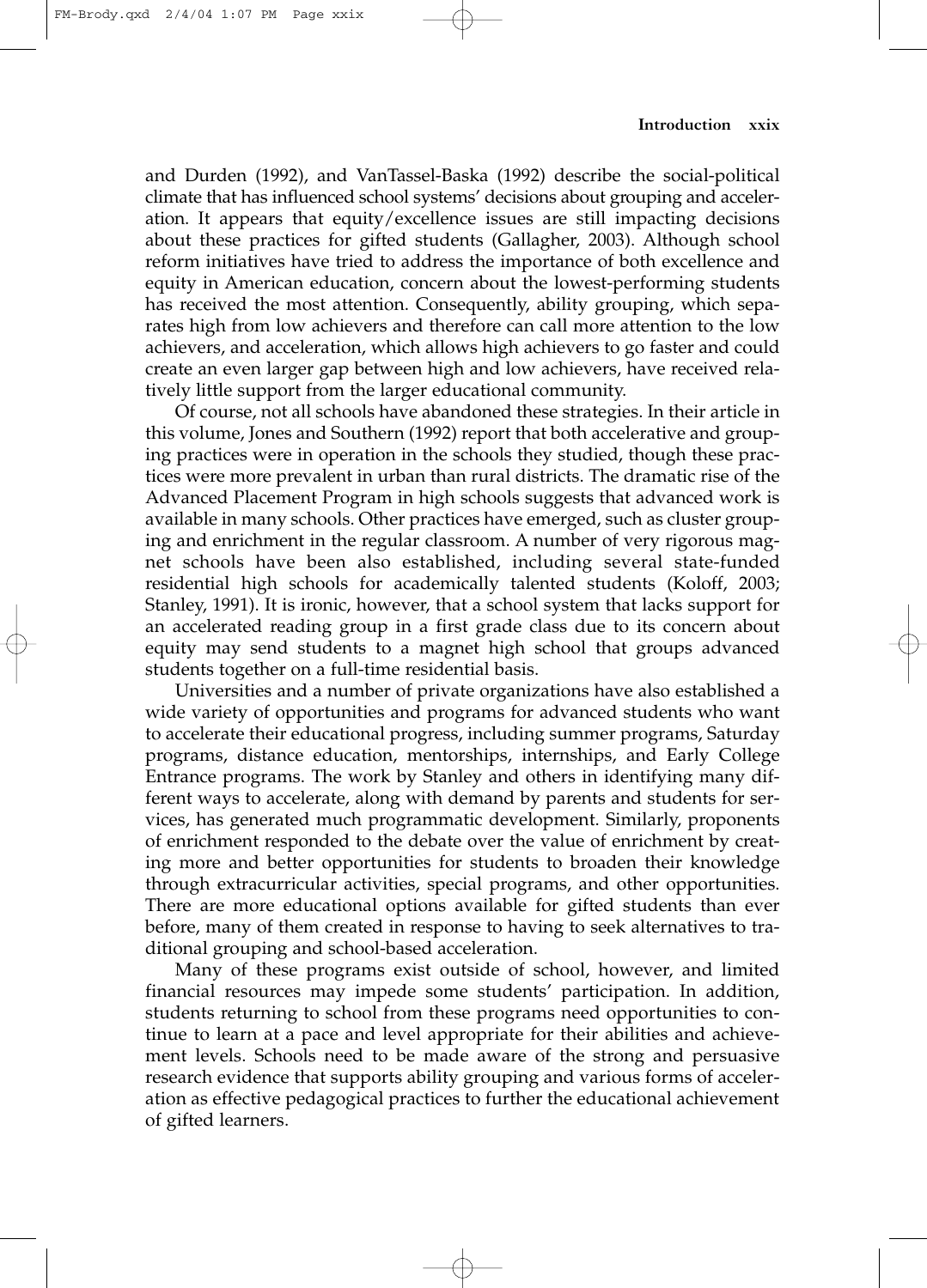#### **xxx Grouping and Acceleration Practices in Gifted Education**

## **CONCLUSION**

Providing an appropriate educational program for all students is a goal that is universally agreed upon; what is less clear is how to achieve it. Students with advanced academic abilities and achievement need an educational program that matches their instructional needs, and often this requires some form of acceleration. While grouping is not an essential component of acceleration, bringing together students with similar instructional needs facilitates delivery of more advanced curricula in an efficient way.

In reviewing the articles included herein, what is emphasized throughout is the importance of responding to the learning needs of individual students with curricular flexibility. Educators need to be flexible when assigning students to instructional groups and must modify those groups when necessary. They need to be flexible in determining the age at which a student is ready to learn something or the pace at which it should be taught. They must also be willing to look beyond the school offerings to consider other program options to meet students' needs and give them credit for these learning experiences when warranted.

Acceleration and grouping are tools that allow us to differentiate content for students with different learning needs. When utilized as a way to offer a more advanced educational program to students with advanced cognitive abilities and achievement levels, these practices can help achieve the goal of an appropriate education for all students.

## **REFERENCES**

- Brody, L. E., & Stanley, J. C. (1991). Young college students: Assessing factors that contribute to success. In W. T. Southern & E. D. Jones (Eds.), *The academic acceleration of gifted children* (pp. 102-131). New York: Teachers College Press.
- Brody, L. E., & Benbow, C. P. (1987). Accelerative strategies: How effective are they for the gifted? *Gifted Child Quarterly, 3*(3), 105-110. **[See Vol. 3, p. 57.]**
- Brody, L. E., Assouline, S. G., & Stanley, J. C. (1990). Five years of early entrants: Predicting successful achievement in college. *Gifted Child Quarterly, 34*(4), 138-142. **[See Vol. 3, p. 3.]**
- Daurio, S. P. (1979). Educational enrichment versus acceleration: A review of the literature. In W. C. George, S. J. Cohn, & J. C. Stanley (Eds.), *Educating the gifted: Acceleration and enrichment* (pp. 3-63). Baltimore: Johns Hopkins University Press.
- Feldhusen, J. F. & Moon, S. M. (1992). Grouping gifted students: Issues and concerns. *Gifted Child Quarterly, 36*(2), 63-67. **[See Vol. 3, p. 81.]**
- Gallagher, J. J. (2003). Issues and challenges in gifted education. In N. Colangelo & G. A. Davis (Eds.), *Handbook of gifted education* (3rd ed.) (pp. 11-23). Boston: Allyn & Bacon.
- Gentry, M. & Owen, S. V. (1999). An investigation of the effects of total school flexible cluster grouping on identification, achievement, and classroom practices. *Gifted Child Quarterly, 43*(4), 224-243. **[See Vol. 3, p. 115.]**
- George, W. C., Cohn, S. J., & Stanley, J. C. (Eds.) (1979). *Educating the gifted: Acceleration and enrichment*. Baltimore: Johns Hopkins University Press.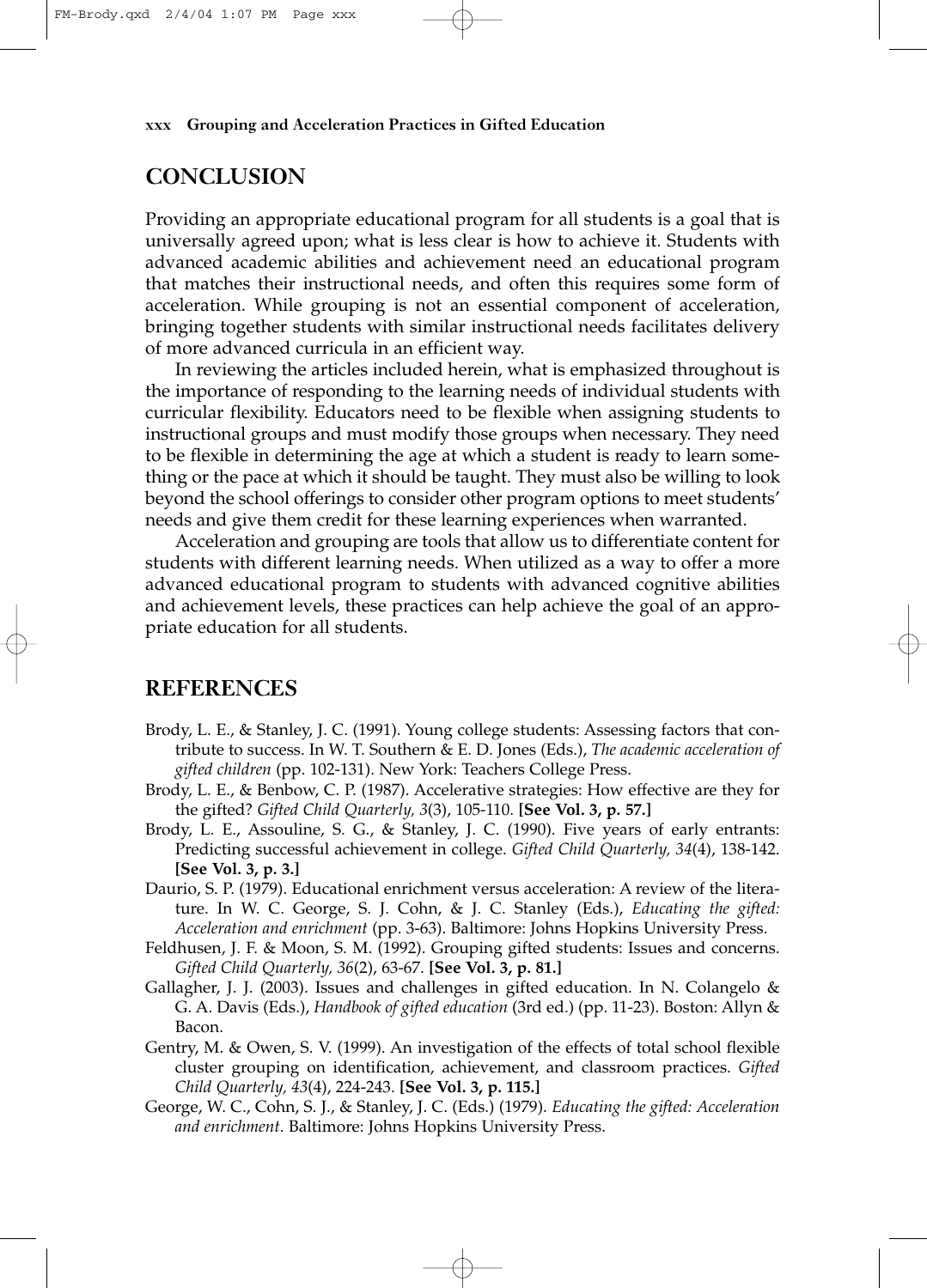Gregory, E., & March, E. (1985). Early entrance program at California State University, Los Angeles. *Gifted Child Quarterly, 29*(2), 83-86.

Gross, M. U. M. (1992). The use of radical acceleration in cases of extreme intellectual precocity. *Gifted Child Quarterly, 36*(2), 91-99. **[See Vol. 3, p. 13.]**

Janos, P. M., & Robinson, N. M. (1985). The performance of students in a program of radical acceleration at the university level. *Gifted Child Quarterly, 29*(4), 175-179.

Jones, E. D., & Southern, W. T. (1992). Programming, grouping, and acceleration in rural school districts: A survey of attitudes and practices. *Gifted Child Quarterly, 36*(2), 112-117. **[See Vol. 3, p. 147.]**

Koloff, P. B. (2003). State-supported residential high schools. In N. Colangelo & G. A. Davis (Eds.), *Handbook of gifted education* (3rd ed.) (pp. 238-246). Boston: Allyn & Bacon.

Kulik, J. A. (2003). Grouping and tracking. In N. Colangelo & G. A. Davis (Eds.), *Handbook of gifted education* (3rd ed.) (pp. 268-281). Boston: Allyn & Bacon.

Kulik, J. A., & Kulik, C. C. (1984). Effects of accelerated instruction on students. *Review of Education Research, 54*, 409-425.

Kulik, J. A., & Kulik, C. C. (1992). Meta-analytic findings on grouping programs. *Gifted Child Quarterly, 36*(2), 73-77. **[See Vol. 3, p. 105.]**

Lupkowski, A. E., Whitmore, M., & Ramsay, A. (1992). The impact of early entrance to college on self-esteem: A preliminary study. *Gifted Child Quarterly, 36*(2), 87-90. **[See Vol. 3, p. 47.]**

Mills, C. J., & Durden, W. G. (1992). Cooperative learning and ability grouping: An issue of choice. *Gifted Child Quarterly, 36*(1), 11-16. **[See Vol. 3, p. 91.]**

Rimm, S. B., & Lovance, K. J. (1992). The use of subject and grade skipping for the prevention and reversal of underachievement. *Gifted Child Quarterly, 36*(2), 100-105. **[See Vol. 3, p. 33.]**

Robinson, A. (1990). Cooperation or exploitation? The argument against cooperative learning for talented students. *Journal for the Education of the Gifted*, *14*(3), 9-27.

Rogers, K. B. (1992). A best-evidence synthesis of the research on acceleration options for gifted learners. In N. Colangelo, S. G. Assouline, & D. L. Ambroson (Eds.), *Talent development: Proceedings from the 1991 Henry B. and Jocelyn Wallace national symposium on talent development* (pp. 406-409). Unionville, NY: Trillium Press.

Rogers, K. B. (2001). *Re-forming gifted education*. Scottsdale, AZ: Great Potential Press.

Sethna, B. N., Wickstrom, C. D., Boothe, D., & Stanley, J. C. (2001). The Advanced Academy of Georgia: Four years as a residential early-college-entrance program. *Journal of Secondary Gifted Education, 13*(1), 11-21.

Slavin, R. (1988). *Cooperative learning: Theory, research, and practice*. Englewood Cliffs, NJ: Prentice Hall.

Southern, W. T., & Jones, E. D. (Eds.) (1991). *The academic acceleration of gifted children*. New York: Teachers College Press.

Southern, W. T., Jones, E. D., & Stanley, J. C. (1993). Acceleration and enrichment: The context and development of program options. In K. A. Heller, F. J. Monks, & A. H. Passow (Eds.), *International handbook of research and development of giftedness and talent* (pp. 387-409). Oxford, England: Pergamon Press.

Stanley, J. C. (1985). How did six highly accelerated gifted students fare in graduate school? *Gifted Child Quarterly, 29*(4), 180. **[See Vol. 3, p. 1.]**

Stanley, J. C. (1991). A better model for residential high schools for talented youths. *Phi Delta Kappan, 72*, 471-473.

Stanley, J. C., Keating, D. P., & Fox, L. H. (Eds.) (1974). *Mathematical talent: Discovery, description, and development*. Baltimore: Johns Hopkins University Press.